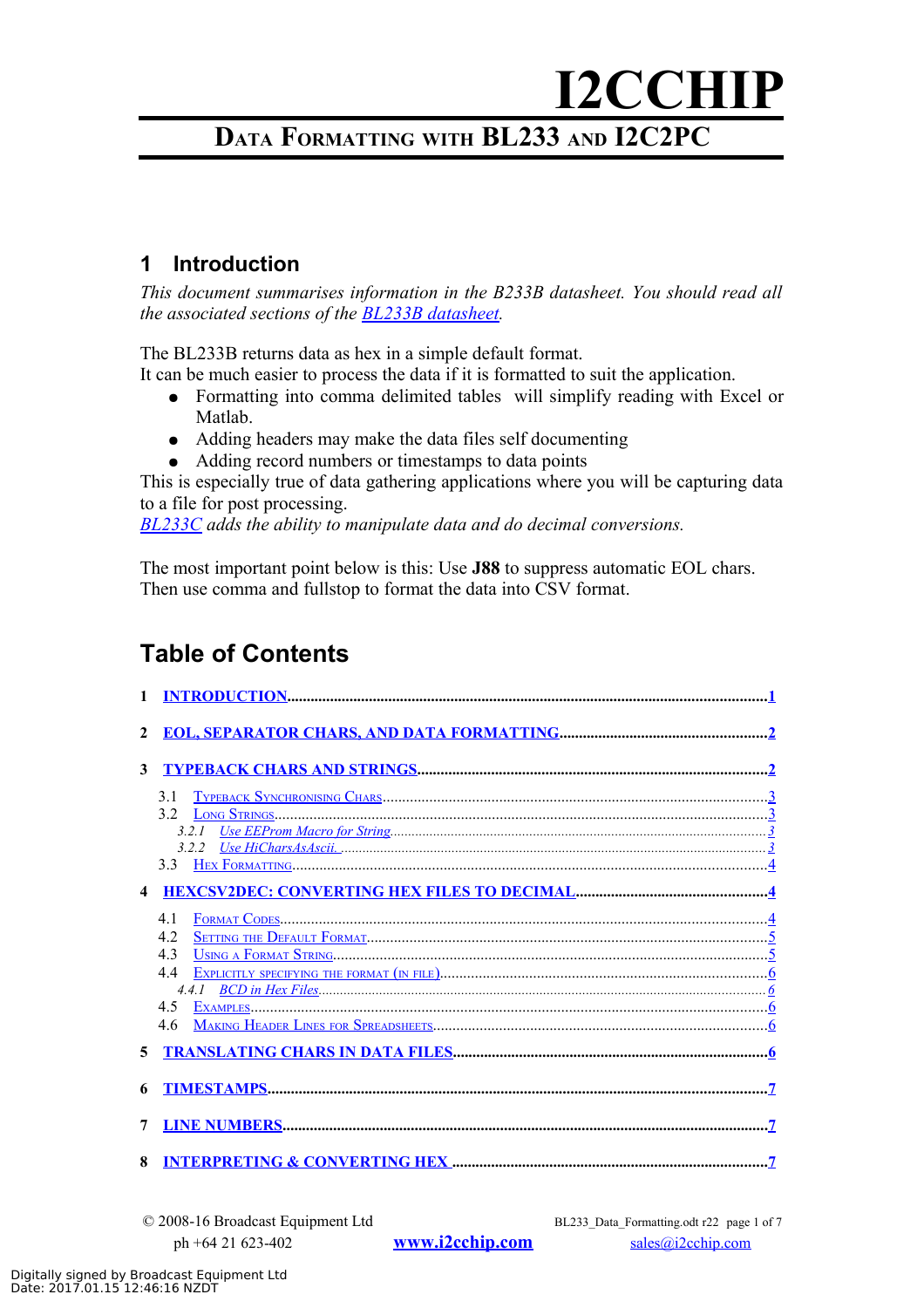## **DATA FORMATTING WITH BL233 AND I2C2PC**

**9 [REVISIONS.](#page-6-3)...................................................................................................................................[.7](#page-6-3)**

### <span id="page-1-1"></span>**2 EOL, Separator Chars, and Data formatting**

EOL (LF 0x0A by default) is sent after every read command. eg **S41 R01 SA1 R02 P S41 R01 S42 R02 P** *01[eol]*

#### *FE02[eol] 01[eol]*

#### *FE02[eol]*

This makes for a messy data file. You want a file like this for Excel *01,FE02[eol] 01,FE02[eol]*

Use the **J** command to set fControlSuppressEOL in the Control register, to suppress the automatic EOL character.

**J88** will change it. It only needs to be sent once at the start. fControlSuppressEOL will affect all operations that return data except d**U**mp, which always has an EOL.

Comma is echoed back and fullstop returns EOL. Now you can tabulate your data

```
J88 
[set fControl to suppress EOL char]
S41 R01, SA1 R02 P. //read the first line
S41 R01, S42 R02 P. //read the next line
01,FE02[eol]
01,FE02[eol]
```
#### *2.1 Reading large blocks and formatting*

If you want to read large blocks of data, without sending the address repeatedly, you can use the manual nack mode.

See **BL233B** datasheet section *5.92 Reading more than 255 bytes / Read without NACK*

eg Read 256 bytes in 64 byte lines **J8C S41 40.40.40.N40 P J88**

### <span id="page-1-0"></span>**3 Typeback Chars and Strings**

**T** types any chars back to the PC. It is very useful for formatting and synchronising data.

#### **S407D T563D R01**

*V=7D[eol]*

[set 8574 to  $0x7D$ ][Type "V=" back to PC][reads 8574:  $0x7D$ ]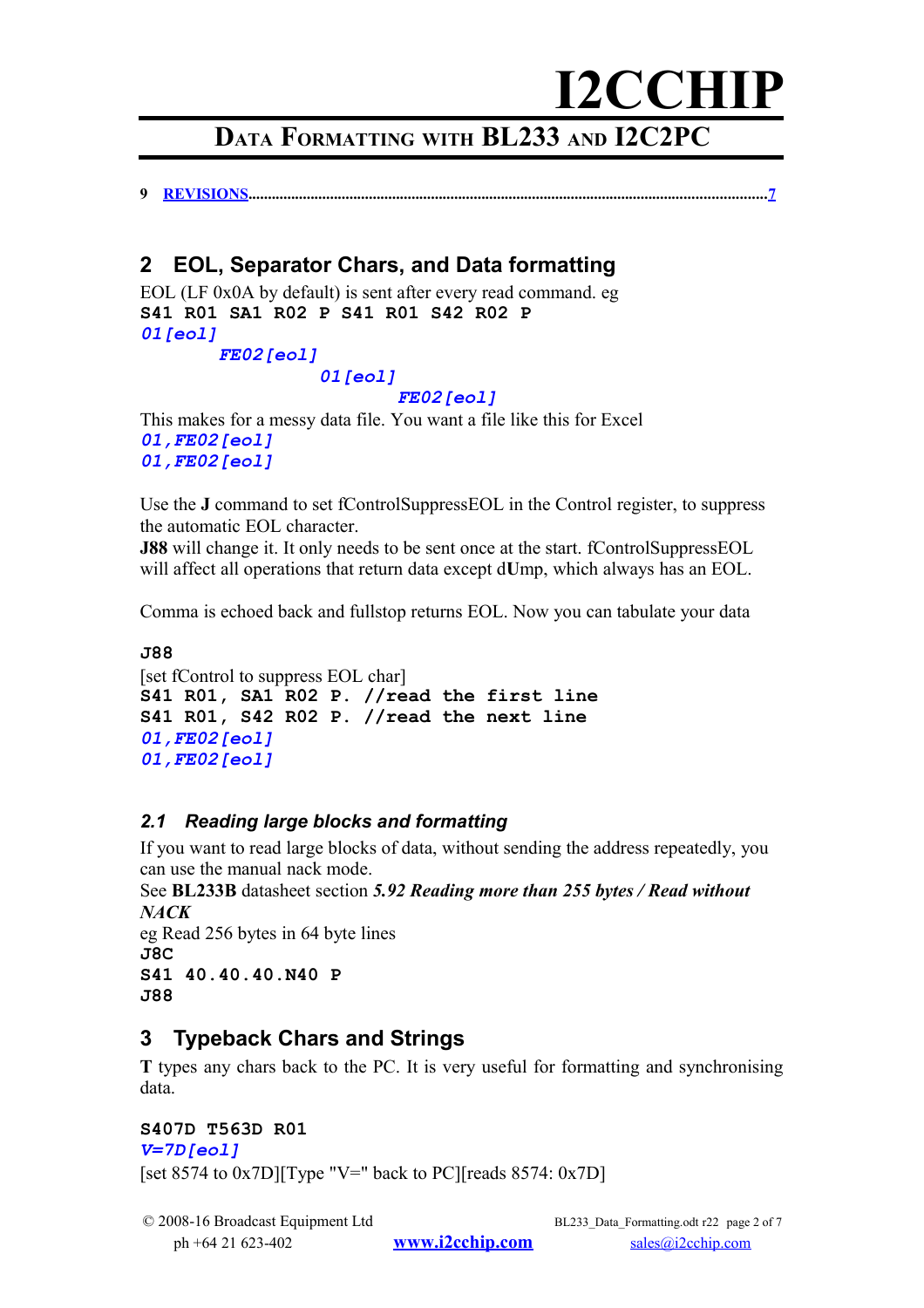## **DATA FORMATTING WITH BL233 AND I2C2PC**

- make return data more readable or parseable
- put sync characters and markers in so you don't have to wait for a specific reply
- insert format codes for HEXCSV2BIN (below)

You can explicitly insert any char or string using the **T** command. These can include control chars. eg TAB, CR etc. The T command is followed by the hex value of the characters you want to send.

#### **J88 //set Control to suppress EOL char T566F6C747320 R02, T20416D707320 R01.** *Volts 5A5A, Amps 5A[eol]*

| Character | Hex            | Hi Char        | Char | Hex | Hi Char        |
|-----------|----------------|----------------|------|-----|----------------|
| Space     | 1 <sub>0</sub> | A <sub>0</sub> | d    | 64  | E4             |
| Quote     | 22             | A2             | u    | 75  | F <sub>5</sub> |
| Tab       | 09             | 89             | V    | 76  | F <sub>6</sub> |
| <b>CR</b> | 0 <sub>D</sub> | 8 <sub>D</sub> | S    | 73  | F <sub>3</sub> |
| 0x        | 3078           | <b>B0F8</b>    |      | 74  | F <sub>4</sub> |
| semicolon | 3B             | <b>BB</b>      | f    | 66  | E <sub>6</sub> |
|           |                |                | g    | 67  | E7             |

#### **Table 1: Special Typeback Character Codes**

#### <span id="page-2-2"></span>*3.1 Typeback Synchronising Chars*

If you use the typeback chars for synchronising the data, then remember that the I2C adaptor is going to return upper-case hex chars, and a few special upper case chars in certain cases (eg N,K)

Type different chars or lower case chars back, then it is very easy to separate them out of the data stream.

#### <span id="page-2-1"></span>*3.2 Long Strings*

Each char typed back, requires 2 chars to be sent to the adaptor. If this is slowing your application down you can do two things.

#### <span id="page-2-0"></span>3.2.1 Use EEProm Macro for String

The start-up welcome "Hi I2Cad VXXX" message works this way.

Store the **T** sequence in the EEProm. This will reduce a long sequence to a 3 char call. Try running the startup macro (at address 00) by typing  $>00$ 

The adaptor replies with the welcome message: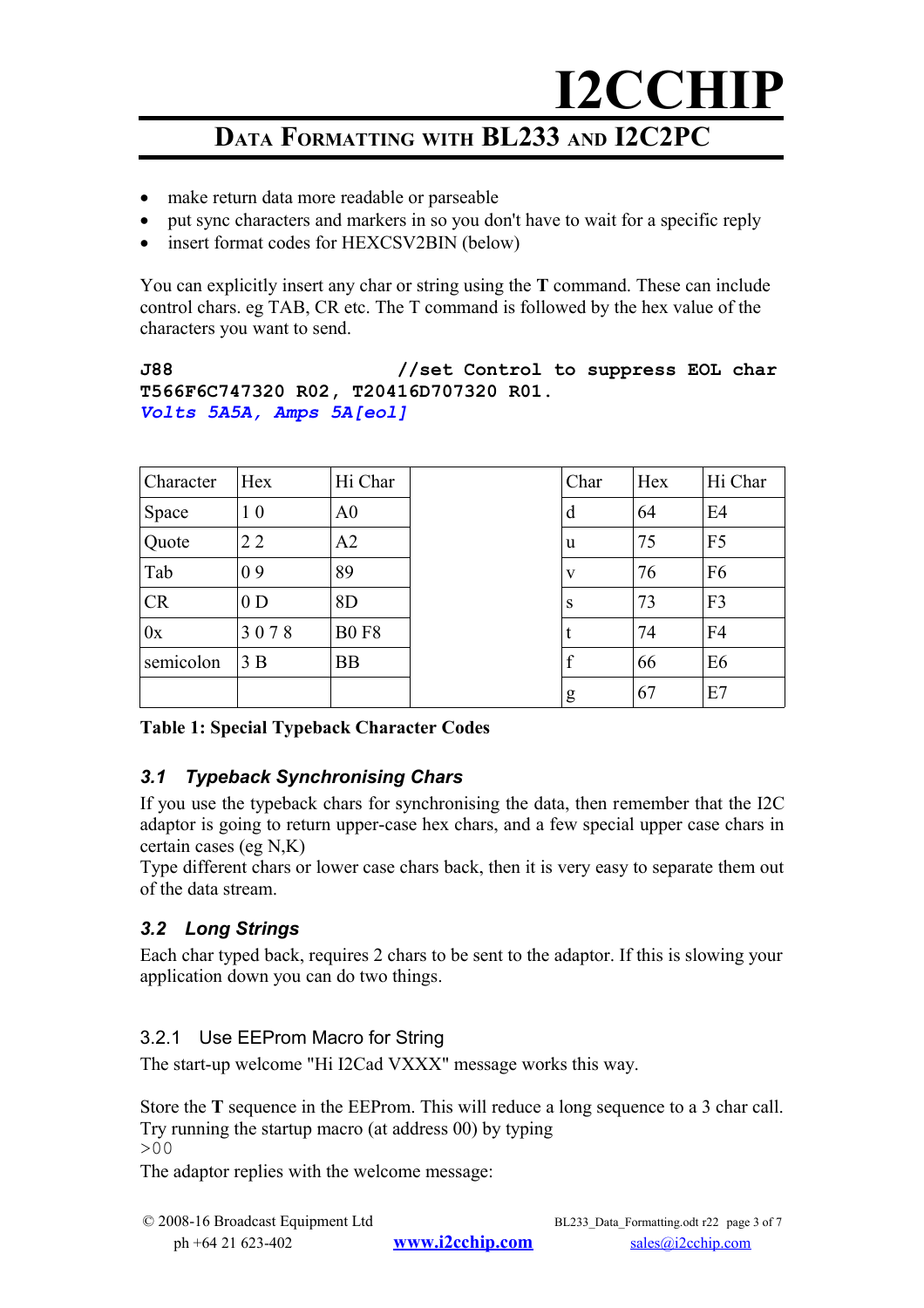## **DATA FORMATTING WITH BL233 AND I2C2PC**

#### *HI I2C v118*

The welcome message is simply a T sequence macro.

#### <span id="page-3-3"></span>3.2.2 Use **HiCharsAsAscii.**

Add 0x80 or set bit 7 of any ascii char you want to send. Now you only send 1 char for each char typed back. Note that this also works inside macros.

#### <span id="page-3-2"></span>*3.3 Hex Formatting*

The data read from the adaptor is always hex. Some applications will read the hex chars directly if they are preceded by "0x" (eg javascript parseInt) **T3078 R02, T3078, R01** *0x5A5A,0x5A*

### <span id="page-3-1"></span>**4** *HEXCSV2DEC:* **Converting HEX files to Decimal**

The I2CCHIP command line utility *HEXCSV2DEC.EXE* converts a CSV file containing hex numbers, to decimal. HexCSV2DEC is a commandline program included with Realterm V2.0.0.65+, in the same directory as Realterm

While Excel, OpenOffice, Matlab and other applications have hex handling routines, using HEXCSV2DEC may be quicker and easier.

- Makes data file readable and meaningful without processing
- avoids lots of hex commands in spreadsheets

Hex2Dec only converts valid *uppercase* hex. Quoted strings, floats (numbers with a decimal point) and lower case will be passed through unchanged, except for explicit decimals as below.

Note that strings are best quoted to avoid problems.

- Hex will be converted as Unsigned, Big Endian, by default. Format chars s,t,u,v can be used on the command line to set the default format.
- A Format String on the commandline can specify different formats for each column
- Max length of each hex number is 8 chars (32bit numbers)
- Each individual number must be delimited with a comma
- Floats, eg Matlab Timestamps (below) will be passed through
- Quoted strings will pass through
- CRLF and LF terminated lines (pc and unix files).

#### <span id="page-3-0"></span>*4.1 Format Codes*

Remembering the format codes is easy. The big-endian formats *s,u,f* are obvious. The equivalent little endian code is the next letter in the alphabet after the big-endian one.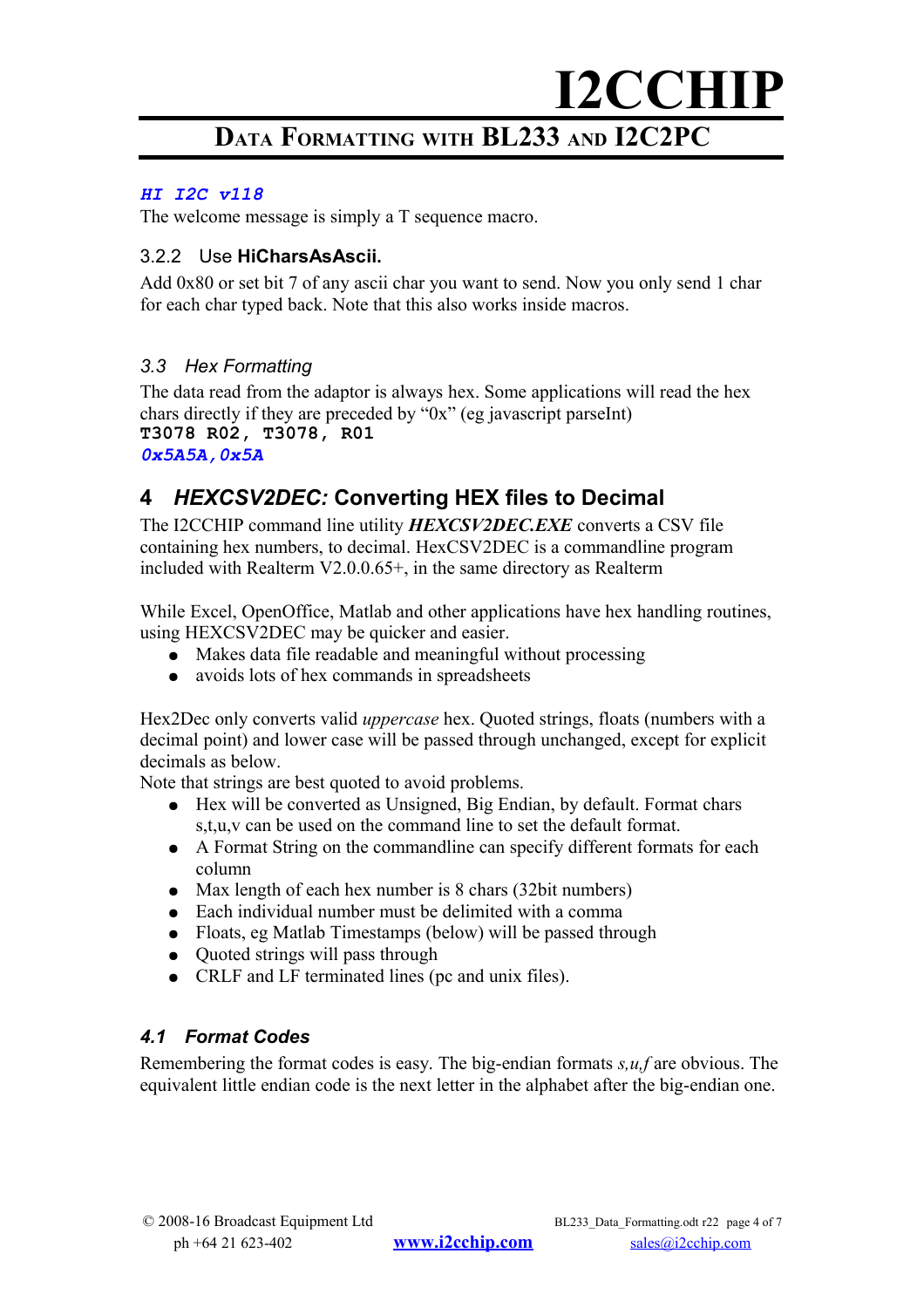# **DATA FORMATTING WITH BL233 AND I2C2PC**

| Format<br>Char | Meaning           | Endian     | <b>Notes</b>             | Echo            |
|----------------|-------------------|------------|--------------------------|-----------------|
| d              | <b>BCD/HEX</b>    | n/a        | Passed through unchanged | T <sub>64</sub> |
| u              | Unsigned          | <b>Big</b> |                          | T75             |
| V              | unsigned          | Little     |                          | T76             |
| S              | signed            | <b>Big</b> |                          | T73             |
|                | signed            | Little     |                          | T74             |
|                |                   |            |                          |                 |
| f              | <b>IEEE</b> float | <b>Big</b> | 4byte singles only       | T <sub>66</sub> |
| g              | <b>IEEE</b> float | Little     | 4byte singles only       | T <sub>67</sub> |
| b              | binary            | n/a        |                          | T <sub>62</sub> |

**Table 2: Format Codes for HexCSV2Dec**

#### <span id="page-4-2"></span>*4.2 Setting the Default Format*

The first parameter can be an option to set the default format for all hex fields. Eg -u -s -v -t

#### **HEXCSV2DEC -s <input file> <output file>**

#### <span id="page-4-1"></span>*4.3 Using a Format String*

If there is more than one char in the format option, then it is specifying each hex field with each character.

If there are more fields on a line that format chars, then the remaining fields will default to using the first format char.

#### **HEXCSV2DEC -sufgvt <input file> <output file>**

The format chars are only used for hex fields. Fields with the explicit format character, quoted strings, and floating point strings don't count in the format string. e.g.

**HEXCSV2DEC -svb <input file> <output file>** will convert:

**80,0080,A,8000** to: *-128,32768,1010,-32768*

#### <span id="page-4-0"></span>*4.4 Explicitly specifying the format (in file)*

You can explicitly precede hex with a single format char from the list below. The "T" command is used to echo the format char into the data string. Eg "T64" will put "d" into the data stream.

```
© 2008-16 Broadcast Equipment Ltd BL233 Data Formatting.odt r22 page 5 of 7
   ph +64 21 623-402 www.i2cchip.com sales@i2cchip.com
```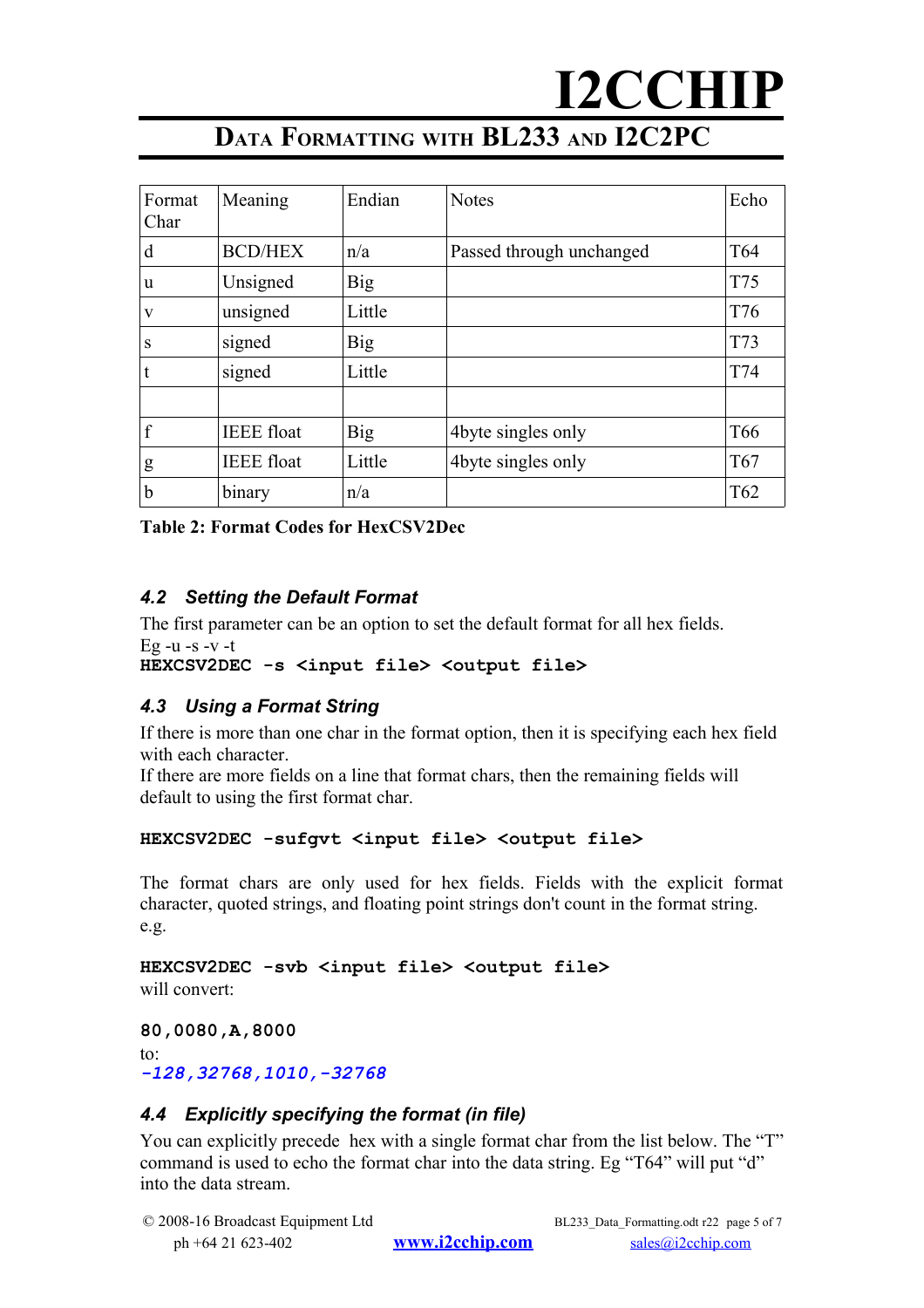## **DATA FORMATTING WITH BL233 AND I2C2PC**

#### **T64R02,T73R02** *d1234,s1234*

Obviously using lots of T commands and format chars will make comms slower, and files larger. Using the format string on the command line is a more efficient choice as long as the data is the same on every line which has hex.

#### <span id="page-5-3"></span>4.4.1 BCD in Hex Files

In some cases you might have BCD data. Realtime Clock chips commonly store their data as BCD bytes not binary. As these are already decimal, you do not want to convert them as if they were hex.

Precede BCD/decimal values with "d" eg "d1234" will pass through as "1234" The T64 command can be used to prepend a decimal value with a "d"

#### <span id="page-5-2"></span>*4.5 Examples*

Usage: **HEXCSV2DEC <input file> <output file>** will convert:

```
81,FFFF,"Tues",1.234,d1234,s8000,t0080
82,FFFE,"Wed",1.234,d1234,bA5
```
to:

*129,65535,"Tues",1.234,1234,-32768,-32768 130,65534,"Wedn",1.234,1234,10100101*

#### <span id="page-5-1"></span>*4.6 Making Header Lines for Spreadsheets*

If you plan to open the file with a spreadsheet, then you might want to start the file with a header line. As long as the column headings are in quotes, they will pass through unchanged.

### <span id="page-5-0"></span>**5 Translating Chars in data files**

You do not necessarily need to completely format the data at the BL23 / I2C2PC level. This may unnecessarily burden the comms with lots of strings. The unix/mac utility TR (available on the PC in UnixUtils package) is useful for translating single chars in files eg commas to spaces, LF to CR etc.

The SED utility, perl scripts etc can be used to translate a key char, into a header string. For example we could program our adaptor to return this compact data: *v5AA5a78r94*

Then we could used SED or Perl to translate the chars v,a,r to verbose words and make our file:

*Volts 5AA5, Amps 78, Ohms 94[eol]*